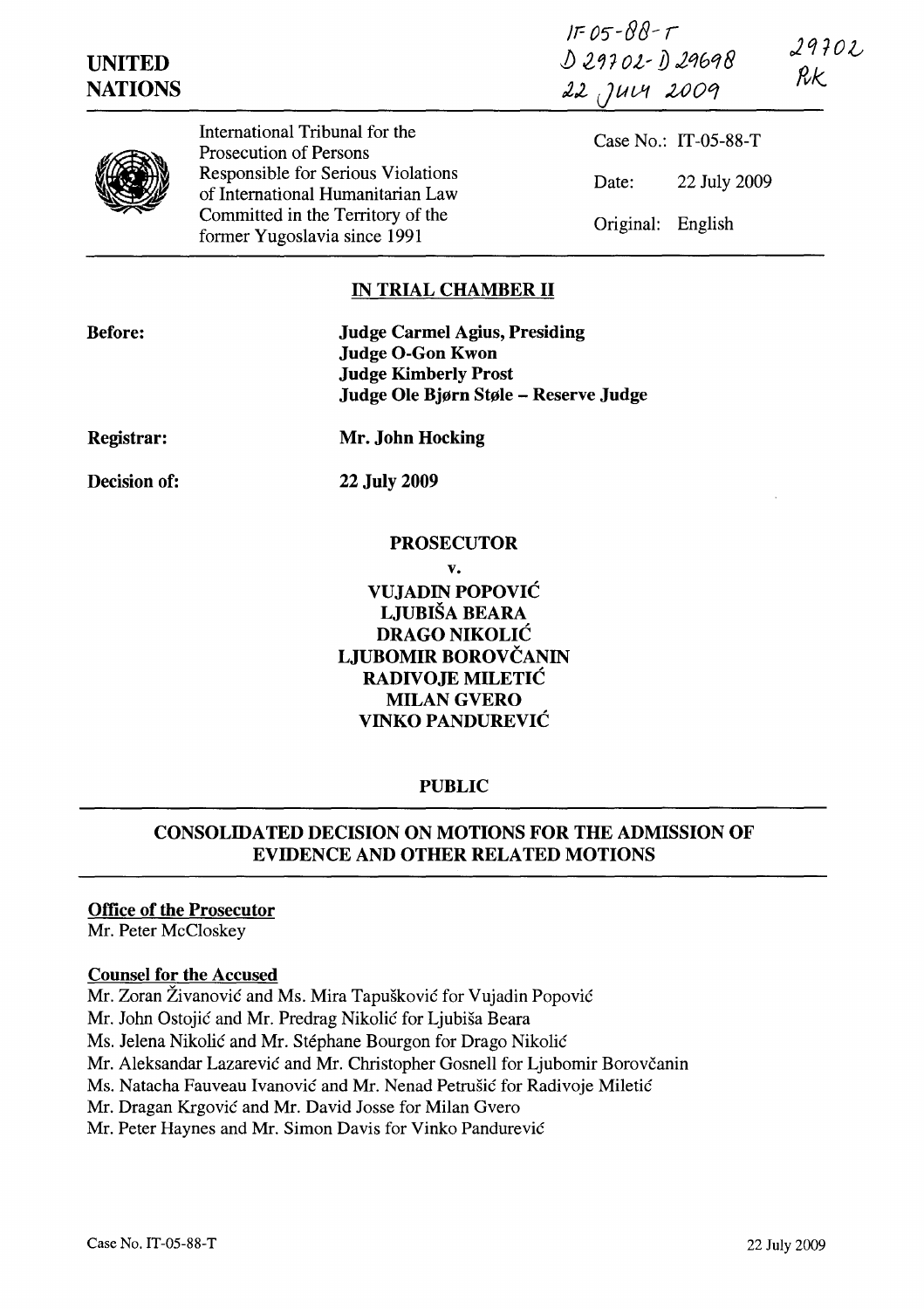**THIS TRIAL CHAMBER** of the International Tribunal for the Prosecution of Persons Responsible for Serious Violations of International Humanitarian Law Committed in the Territory of the former Yugoslavia since 1991 ("Tribunal");

**BEING SEISED OF** "Vujadin Popović's Motion to Amend his Rule 65 *ter* List and for the Admission of Documents from the Bar Table, with Confidential Annexes", filed partly confidentially on 23 June 2009 ("Popovic Bar Table Motion"); "Motion on behalf of Milan Gvero Seeking the Admission of five Documents from the Bar Table", filed on 10 July 2009 ("Gvero Bar Table Motion"); "Prosecution's Motion for Admission of Exhibits from the Bar Table", filed confidentially on 10 July 2009 ("Prosecution Bar Table Motion"); "Vujadin Popovic's Motion to Reopen his Case, with Confidential Annexes," filed, confidentially in part, on 10 July 2009 ("Popovic Reopening Motion") and "Miletic's Third Motion to Reopen the Defence Case", filed confidentially in the original French on 14 July 2009 ("Miletic Bar Table Motion")<sup>1</sup> (collectively "Bar Table and Reopening Motions");

**BEING FURTHER SEISED OF** "Prosecution Motion Seeking a Variation of Time Limits to Respond to 'Vujadin Popović's Motion to Reopen His Case, with Confidential Annexes'", filed confidentially on 14 July 2009 ("Prosecution Time Limit Motion"); "Borovčanin Motion Seeking a Variation of Time Limits to Respond to 'Prosecution's Motion for Admission of Exhibits from the Bar Table"', filed confidentially on 16 July 2009 ("Borovčanin Time Limit Motion"), and "Vujadin Popović's Urgent Motion for a Brief Postponement of the Final Brief's Deadline or in the Alternative for Severance of the Trial", filed on 21 July 2009 ("Popovic Postponement Motion");

**NOTING** "Vujadin Popović's Addendum to the Motion to Amend his Rule 65 *ter* List and for the Admission of Documents from the Bar Table, with Annexes", filed partly confidentially on 25 June 2009; "Vujadin Popović's Further Addendum to the Motion to Amend his Rule 65 ter List and for the Admission of Documents from the Bar Table", filed confidentially on 29 June 2009; "Prosecution's Response to 'Vujadin Popović's Motion to Amend his Rule 65 ter List and for the Admission of Documents from the Bar Table, with Confidential Annexes', Addendum, and Further Addendum", filed confidentially on 7 July 2009; "Response on Behalf of Milan Gvero to Vujadin Popovic's Bar Table Motion", filed on 7 July 2009; "Vujadin Popovic's Consolidated Request for Leave to Reply and Reply to the Prosecution's and Gvero's Responses to the 'Vujadin Popovic's Motion to Amend his Rule 65 fer List and for the Admission of Documents from the Bar Table,

 $\mathbf{I}$ Original French entitled "Troisième requête du Général Miletic aux fins de réouverture de la présentation des moyens de prevue de la defense", 14 juillet 2009.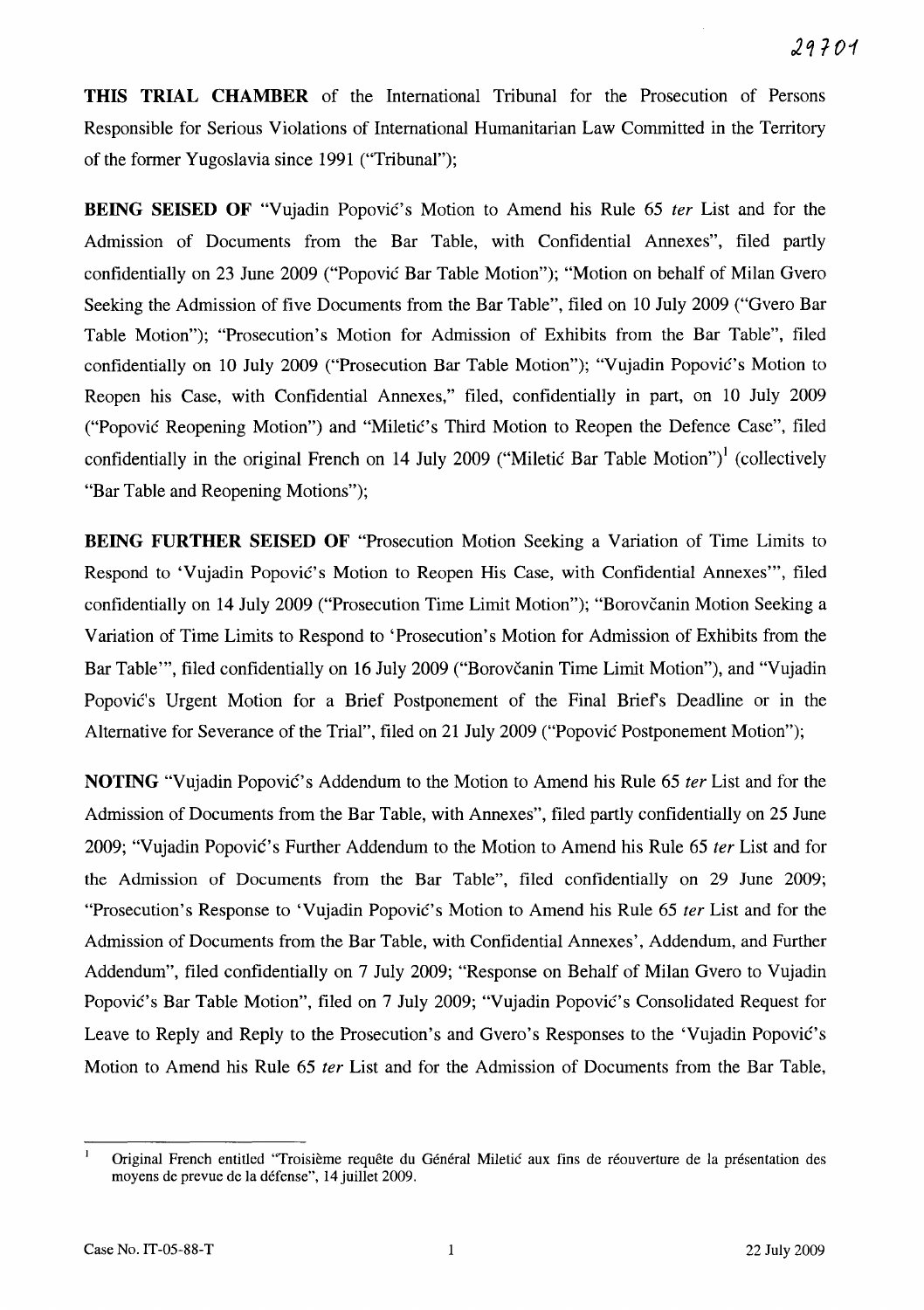with Confidential Annexes, Addendum and Further Addendum''', filed confidentially on 14 July 2009;

**NOTING** "General Miletic's Response to Prosecution Motion for Admission by Way of Written Motion", filed confidentially in the original French on 14 July  $2009$ ; and "Vujadin Popović's Response to the Prosecution Motion for Admission of Exhibits from the Bar Table, with confidential Appendix", filed confidentially on 21 July;

**NOTING** the "Corrigendum to the Vujadin Popovic's Motion to Reopen his Case, with Confidential Annex", filed partly confidentially on 14 July 2009;

**NOTING** the "Response on Behalf of Milan Gvero to 'Prosecution's Motion Seeking a Variation of Time Limits to Respond to 'Vujadin Popovic's Motion to Reopen His Case, with Confidential Annexes"", filed on 15 July 2009;

**NOTING** the "Response on Behalf of Milan Gvero to 'Vujadin Popovic's Urgent Motion for a Brief Postponement of the Final Brief's Deadline or in the Alternative for Severance of the Trial''', filed on 22 July 2009;

**NOTING** that the Bar Table and Reopening Motions seek the admission of evidence either from the Bar Table or by the reopening of a party's case;

**NOTING** that in the Prosecution Time Limit Motion the Prosecution seeks an extension until 7 August 2009 of the deadline to file a response to the Popovic Reopening Motion in light of the final briefs being due on 30 July  $2009$ ;<sup>3</sup>

**NOTING** that, in the Borovčanin Time Limit Motion, Borovčanin requests an extension of time until 6 August 2009 to file a Response to the Prosecution Bar Table Motion<sup>4</sup> or, in the alternative, the dismissal of the Prosecution Bar Table Motion as "untimely, vexatious, and procedurally improper";<sup>5</sup>

**NOTING** that, in the Popovic Postponement Motion, Popovic submits that, because the Popovic Bar Table Motion, the Prosecution Bar Table Motion, the Miletic Bar Table Motion and the Popovic Reopening Motion have not been decided, Popovic does not know a few days before the

<sup>2</sup>  Original French entitled "Réponse du Général Miletić à la requête du procureur aux fins d'admission des pièces par voie de la requête écrite", 14 juillet 2009.

<sup>3</sup> Prosecution Time Limit Motion, paras. 1-2.

<sup>4</sup>  Borovčanin Time Limit Motion, para. 1.

 $\overline{\mathbf{5}}$ Borovčanin Time Limit Motion, para. 6.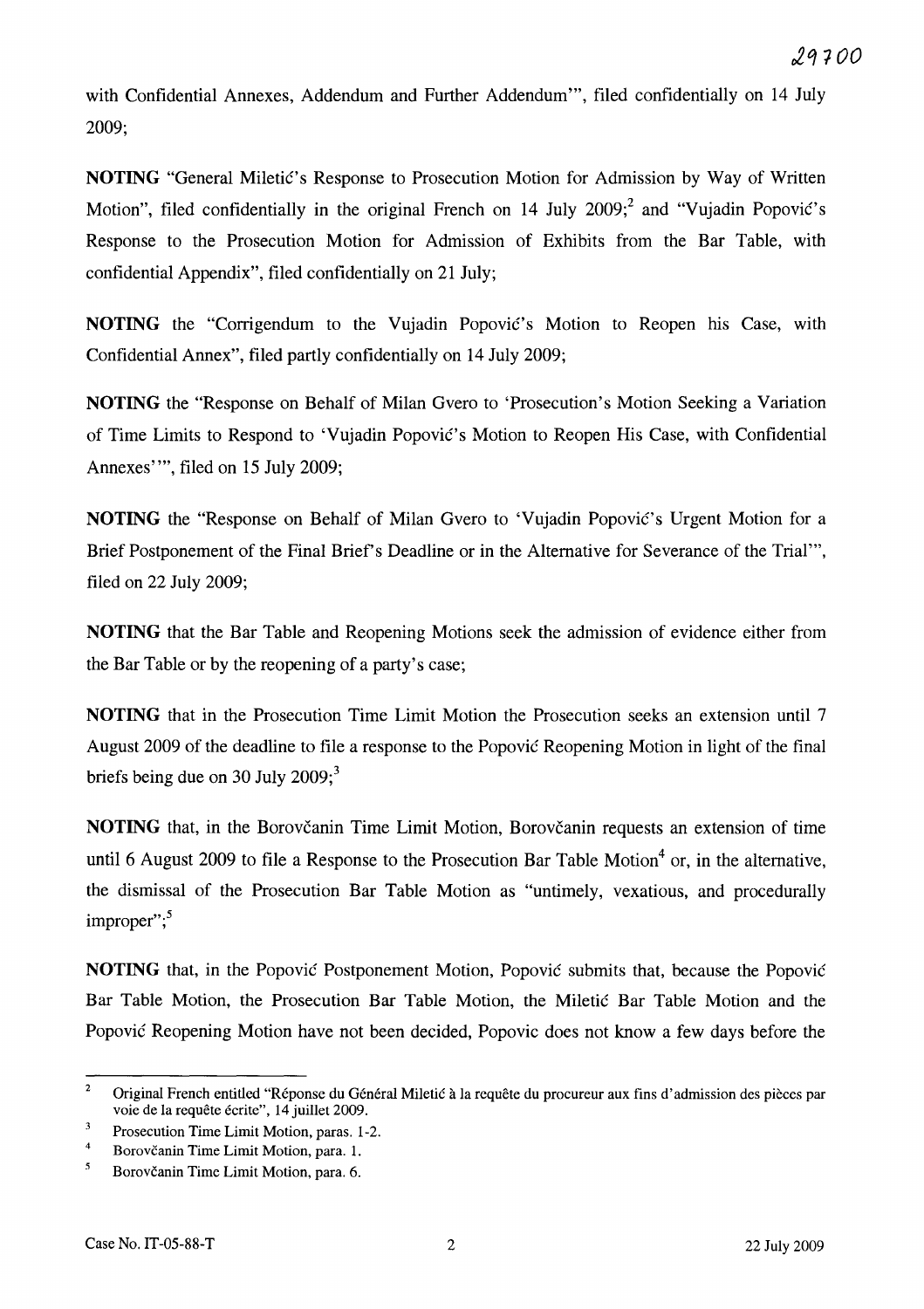submission of his final trial brief all the evidence that the Trial Chamber will examine in rendering the Trial Judgement,<sup>6</sup> and therefore he proposes that there should be a short postponement of the deadline for the final trial brief<sup>7</sup> or, as an alternative, he seeks severance from the case;<sup>8</sup>

**NOTING** that, pursuant to the oral order of the Trial Chamber, the final trial briefs shall be filed by 30 July 2009 and the Trial Chamber shall hear closing arguments from 2 September 2009;<sup>9</sup>

**NOTING** that, pursuant to Rule 89(D), a Trial Chamber may exclude evidence if its probative value is significantly outweighed by its prejudicial effect;

**CONSIDERING** that the Trial Chamber is not persuaded that any of the new evidence sought to be admitted in the Bar Table and Reopening Motions is of significant probative value;

**CONSIDERING** that, in light of the late stage reached in the trial and, in particular, the impending deadline for filing final trial briefs, it is not in the interests of justice for further evidence to be admitted from the Bar Table or for the case of any party to be reopened;

**CONSIDERING** that, with the denial of the Prosecution Bar Table Motion, the Borovcanin Time Limit Motion is now moot;

**CONSIDERING** that, with the denial of the Popovic Reopening Motion, the Prosecution Time Limit Motion is now moot;

**CONSIDERING** that with the denial of the Bar Table and Reopening Motions, the parties have a sufficiently extensive knowledge of the evidence that needs to be considered in the preparation of their final trial briefs and that, therefore, the postponement of the deadline for filing final trial briefs sought in the Popovic Postponement Motion is not warranted;

**PURSUANT TO** Rules 54, 89 and 127(A),

**HEREBY DENIES** the Bar Table and Reopening Motions, **FINDS** that the Prosecution Time Limit Motion, the Borovčanin Time Limit Motion and the Popović Postponement Motion are moot and **GIVES NOTICE** that the Trial Chamber shall not entertain any further Motions seeking the introduction of additional evidence.

<sup>6</sup>  Popovic Postponement Motion, paras. 14-19.

<sup>7</sup>  Popovic Postponement Motion, paras. 20-21.

<sup>8</sup> Popovic Postponement Motion, paras. 22-24.

<sup>9</sup>  T. 33836-33838 (2 July 2009).